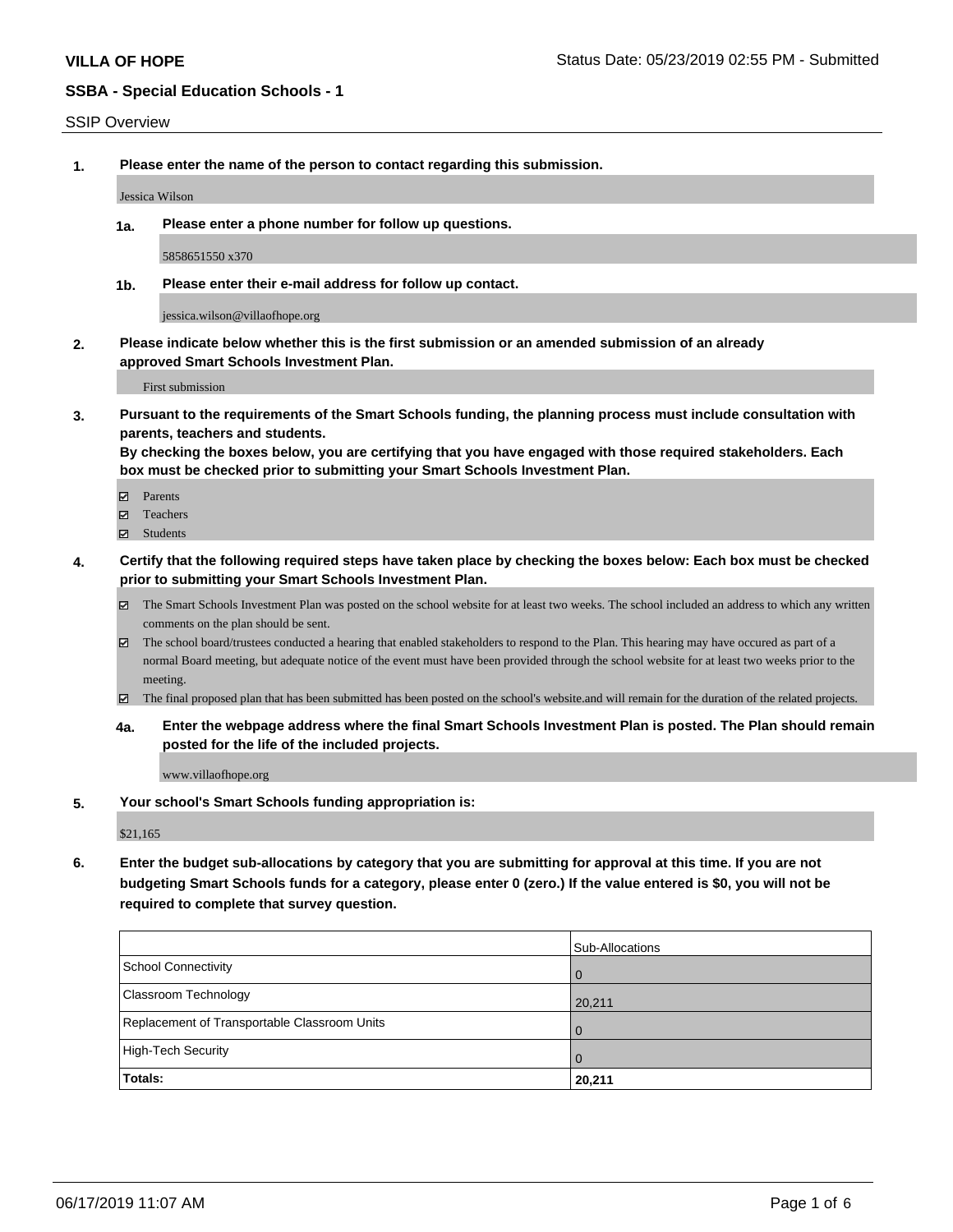School Connectivity

**1. Describe how you intend to use Smart Schools funds for high-speed broadband and/or wireless connectivity projects in school buildings.**

(No Response)

**2. Describe how the school plans to use digital connectivity and technology to improve teaching and learning.**

(No Response)

**3. Does your School Connectivity project require new construction or substantially altered space and result in capitalized cost in excess of \$100,000?**

(No Response)

**4. If you are submitting an allocation for School Connectivity complete this table. Note that the calculated Total at the bottom of the table must equal the Total allocation for this category that you entered in the SSIP Overview overall budget.** 

|                                            | Sub-Allocation |
|--------------------------------------------|----------------|
| Network/Access Costs                       | (No Response)  |
| Outside Plant Costs                        | (No Response)  |
| School Internal Connections and Components | (No Response)  |
| <b>Professional Services</b>               | (No Response)  |
| Testing                                    | (No Response)  |
| Other Upfront Costs                        | (No Response)  |
| <b>Other Costs</b>                         | (No Response)  |
| Totals:                                    | 0              |

**5. Please detail the type, quantity, per unit cost and total cost of the eligible items under each sub-category. This is especially important for any expenditures listed under the "Other" category. All expenditures must be eligible for tax-exempt financing to be reimbursed with Smart Schools funds. Sufficient detail must be provided so that we can verify this is the case. If you have any questions, please contact us directly through smartschools@nysed.gov. Add rows under each sub-category for additional items, as needed.**

| each type.<br>(No Response)      | (No Response)          | (No Response) | (No Response) | (No Response)     |
|----------------------------------|------------------------|---------------|---------------|-------------------|
|                                  |                        |               |               |                   |
| Repeat to add another item under |                        |               |               |                   |
| ∣type.                           |                        |               |               |                   |
| Select the allowable expenditure | I Item to be purchased | Quantity      | Cost per Item | <b>Total Cost</b> |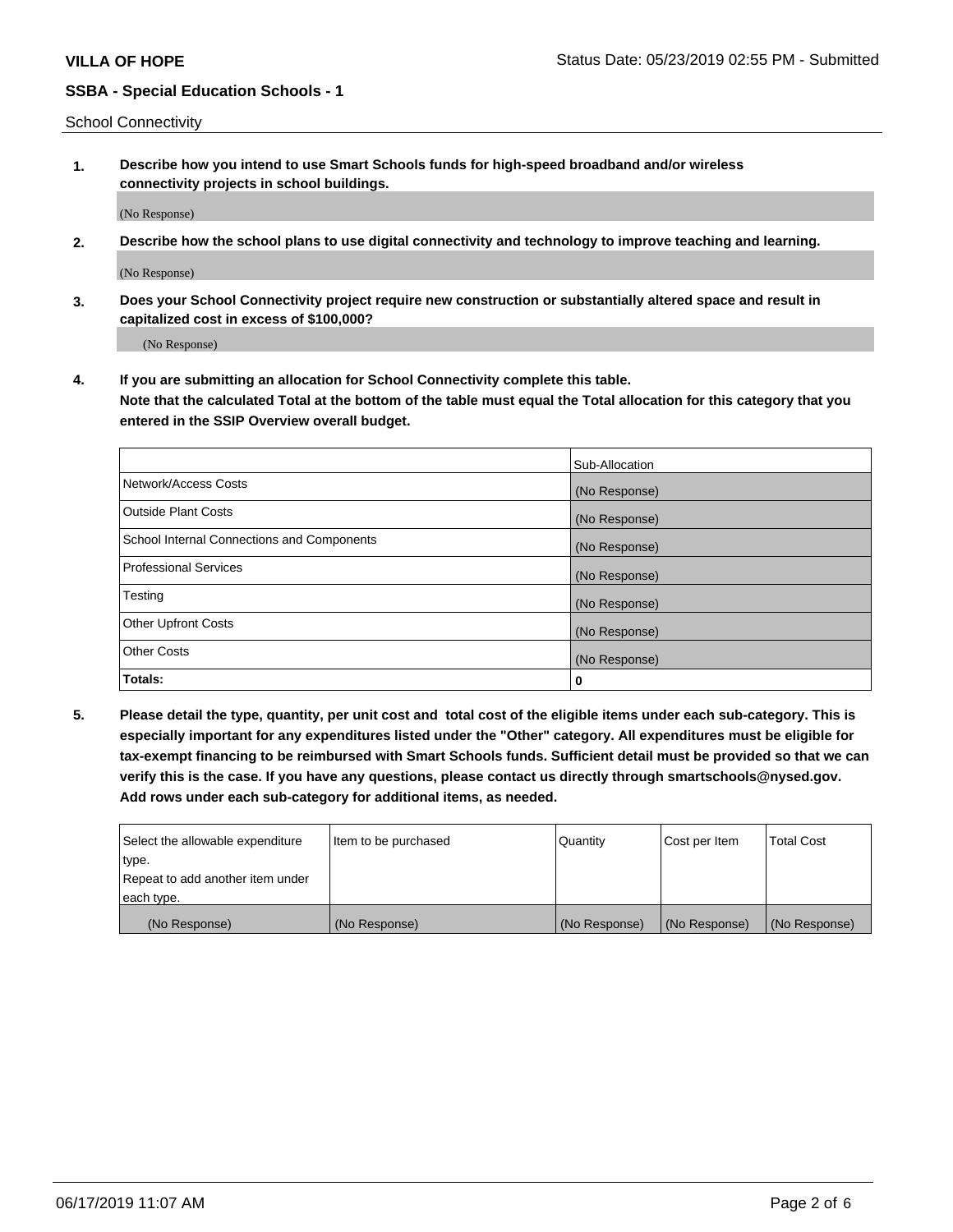### Classroom Learning Technology Equipment (Devices)

#### **1. Describe the devices you intend to purchase and their compatibility with existing or planned platforms or systems.**

Through guidance from Villa of Hope's (VOH) Information Technology (IT) Department, as well as its educational community which includes teachers, behavioral specialists, students and parents/caregivers, VOH has identified the following technology equipment for purchase with Smart Schools Bond Act funds:

| <b>Technology/Classroom Equipment</b>                                                        | <b>Quantity</b>  | Cost per item |
|----------------------------------------------------------------------------------------------|------------------|---------------|
| <b>Smart Projector</b>                                                                       |                  | \$1945.65     |
| Cable (HDMI, Audio, VGA, USB)                                                                | 9 sets           | \$100         |
| <b>Sound Bar</b>                                                                             |                  | \$150         |
| Material for installation (conduit, wire<br>management, surge suppressor and power<br>strip) | $\boldsymbol{q}$ | <b>S50</b>    |

All ongoing technical and instructional support, distribution, preparation and maintenance will be provided through VOH's IT Department. This support is funded through VOH's operational budget and will not be paid for with Smart Schools funding. We will also provide ongoing professional development activities for teachers that focus on successfully integrating technology into lesson plans. The new Smart Projectors support existing technology, including our Windows 10 computers as well as SMARTNotebook9 software and are aligned with VOH's long-term technology guidelines for classroom technology.

### **2. Describe how the proposed technology purchases will improve teaching and learning inside or outside of the classroom.**

Villa of Hope's (VOH) proposed technology investments are aligned with the organizations 2018-2019 strategic goals to increase technology in the classroom with the most current and up to date capabilities. The current smart board equipment in the classrooms are prone to damage, many are broken, over five years old and not reliable. The proposed Smart Projectors are mounted to the ceiling which mitigates the risk of damage; in addition, these units are a fraction of the cost to repair. We will increase student engagement of our students due to the interactive capabilities and teaching mediums the equipment provides – with the ability to support all learning styles. The proposed technology supports teaching and learning outside of the classroom due to the ability to transfer class lessons/information online so students can use it for independent study. Smart Projectors provide a collaborative environment where teachers and students can work together versus the traditional lecture style, chalk and/or dry-erase boards presentations.

**3. To ensure the sustainability of technology purchases made with Smart Schools funds, schools must have a plan to maintain and support technology purchases reimbursed with Smart Schools funds. This sustainability plan should support recurring costs of use that are ineligible for Smart Schools funding such as device maintenance, technical support, Internet and wireless fees, maintenance of hotspots, staff professional development, building maintenance and the replacement of incidental items.**

 $\boxtimes$  By checking this box, you certify that the school has a sustainability plan as described above.

- **4. Schools must ensure that devices purchased with Smart Schools funds will be distributed, prepared for use, maintained and supported appropriately. Schools must maintain detailed device inventories in accordance with generally accepted accounting principles.**
	- By checking this box, you certify that the school has a distribution and inventory management plan and system in place.
- **5. Schools must contact the SUNY/CUNY teacher preparation program that supplies the largest number of its new teachers to request advice on innovative uses and best practices at the intersection of pedagogy and educational technology.**
	- By checking this box, you certify that you have contacted the SUNY/CUNY teacher preparation program that supplies the largest number of your new teachers to request advice on these issues.
	- **5a. Please enter the name of the SUNY or CUNY Institution that you contacted.**

Empire State College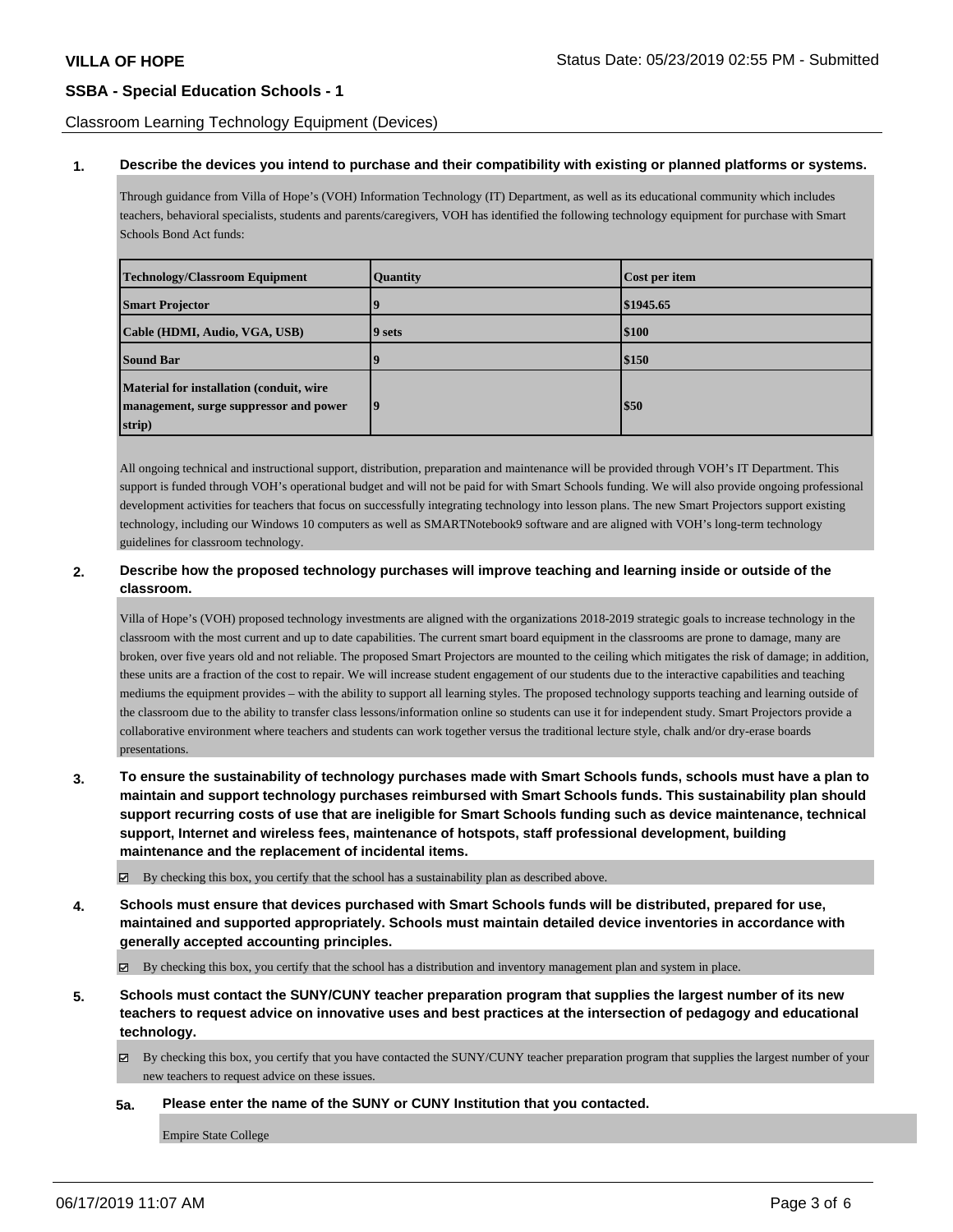Classroom Learning Technology Equipment (Devices)

**5b. Enter the primary Institution phone number.**

315-247-4348

**5c. Enter the name of the contact person with whom you consulted and/or will be collaborating with on innovative uses of technology and best practices.**

Dr. Donna Mahar

**6. If you are submitting an allocation for Classroom Educational Technology, complete this table. Note that the calculated Total at the bottom of the table must equal the Total allocation for this category that you entered in the SSIP Overview overall budget.**

|                          | Sub-Allocation |
|--------------------------|----------------|
| Interactive Whiteboards  | (No Response)  |
| <b>Computer Servers</b>  | (No Response)  |
| <b>Desktop Computers</b> | (No Response)  |
| <b>Laptop Computers</b>  | (No Response)  |
| <b>Tablet Computers</b>  | (No Response)  |
| <b>Other Costs</b>       | 20,211         |
| Totals:                  | 20,211         |

**7. Please detail the type, quantity, per unit cost and total cost of the eligible items under each sub-category. This is especially important for any expenditures listed under the "Other" category. All expenditures must be capital bond eligible to be reimbursed with Smart Schools funds. If you have any questions, please contact us directly through smartschools@nysed.gov.**

| Add rows under each sub-category for additional items, as needed. |  |
|-------------------------------------------------------------------|--|
|-------------------------------------------------------------------|--|

| Select the allowable expenditure<br>type.<br>Repeat to add another item under<br>each type. | Item to be purchased                                                                         | Quantity | Cost per Item | <b>Total Cost</b> |
|---------------------------------------------------------------------------------------------|----------------------------------------------------------------------------------------------|----------|---------------|-------------------|
| <b>Other Costs</b>                                                                          | <b>Smart Projector</b>                                                                       | 9        | 1,945         | 17,511            |
| <b>Other Costs</b>                                                                          | Cable (HDMI, Audio, VGA, USB)                                                                | 9        | 100           | 900               |
| <b>Other Costs</b>                                                                          | Sound Bar                                                                                    | 9        | 150           | 1,350             |
| <b>Other Costs</b>                                                                          | Material for installation (conduit, wire<br>management, surge suppressor and<br>power strip) | 9        | 50            | 450               |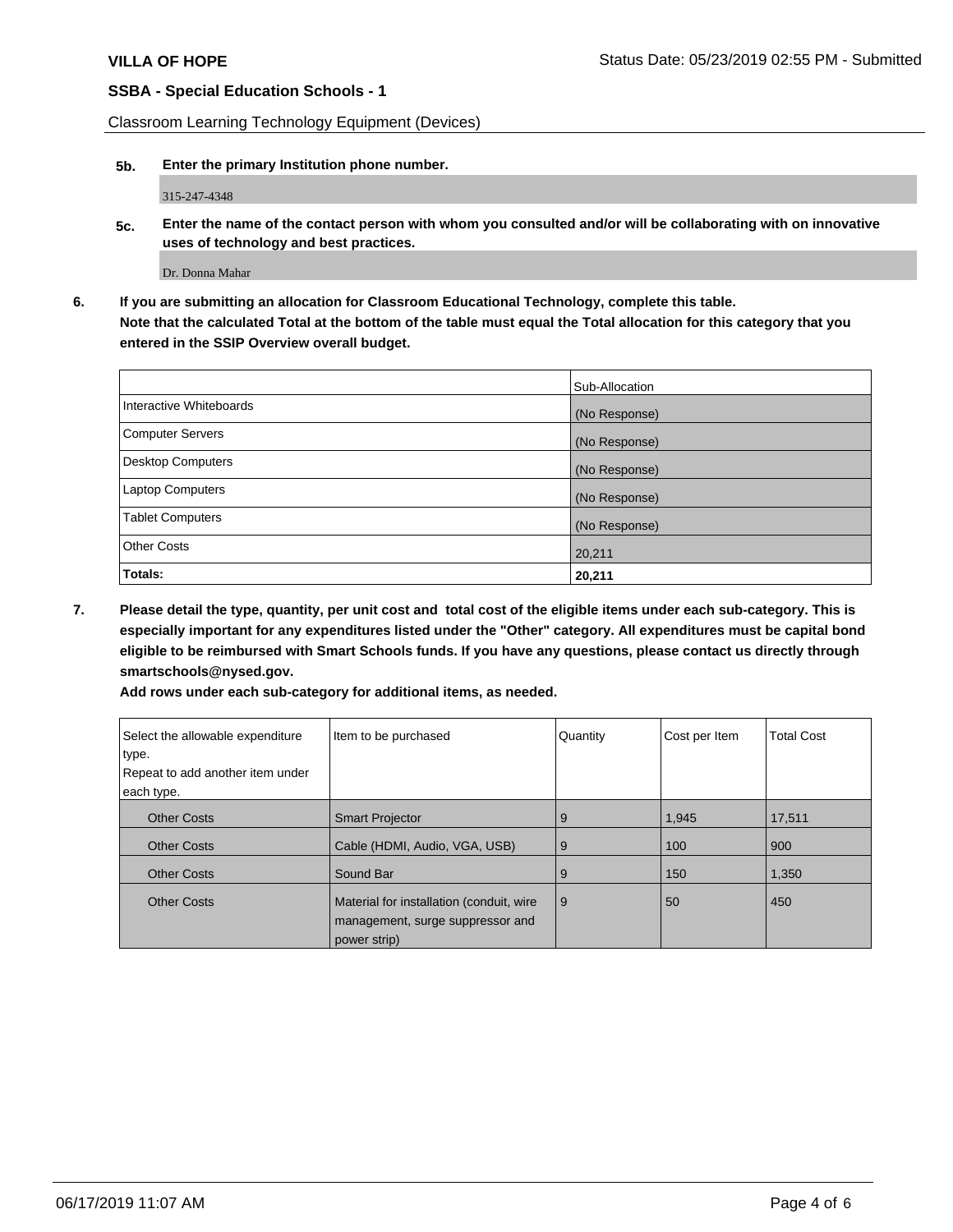Replace/Modernize Transportable Classrooms

**1. Describe the school's plan to construct, enhance or modernize education facilities to provide high-quality instructional space by replacing transportable classrooms.**

(No Response)

**2. Does your Classroom Trailer project require new construction or substantially altered space and result in capitalized cost in excess of \$100,000?**

(No Response)

**3. If you have made an allocation for Replace Transportable Classrooms, complete this table. Note that the calculated Total at the bottom of the table must equal the Total allocation for this category that you entered in the SSIP Overview overall budget.**

|                                                | Sub-Allocation |
|------------------------------------------------|----------------|
| Construct New Instructional Space              | (No Response)  |
| Enhance/Modernize Existing Instructional Space | (No Response)  |
| Other Costs                                    | (No Response)  |
| Totals:                                        | 0              |

**4. Please detail the type, quantity, per unit cost and total cost of the eligible items under each sub-category. This is especially important for any expenditures listed under the "Other" category. All expenditures must be capital bond eligible to be reimbursed with Smart Schools funds. If you have any questions, please contact us directly through smartschools@nysed.gov.**

**Add rows under each sub-category for additional items, as needed.**

| Select the allowable expenditure | Item to be purchased | Quantity      | Cost per Item | <b>Total Cost</b> |
|----------------------------------|----------------------|---------------|---------------|-------------------|
| 'type.                           |                      |               |               |                   |
| Repeat to add another item under |                      |               |               |                   |
| each type.                       |                      |               |               |                   |
| (No Response)                    | (No Response)        | (No Response) | (No Response) | (No Response)     |